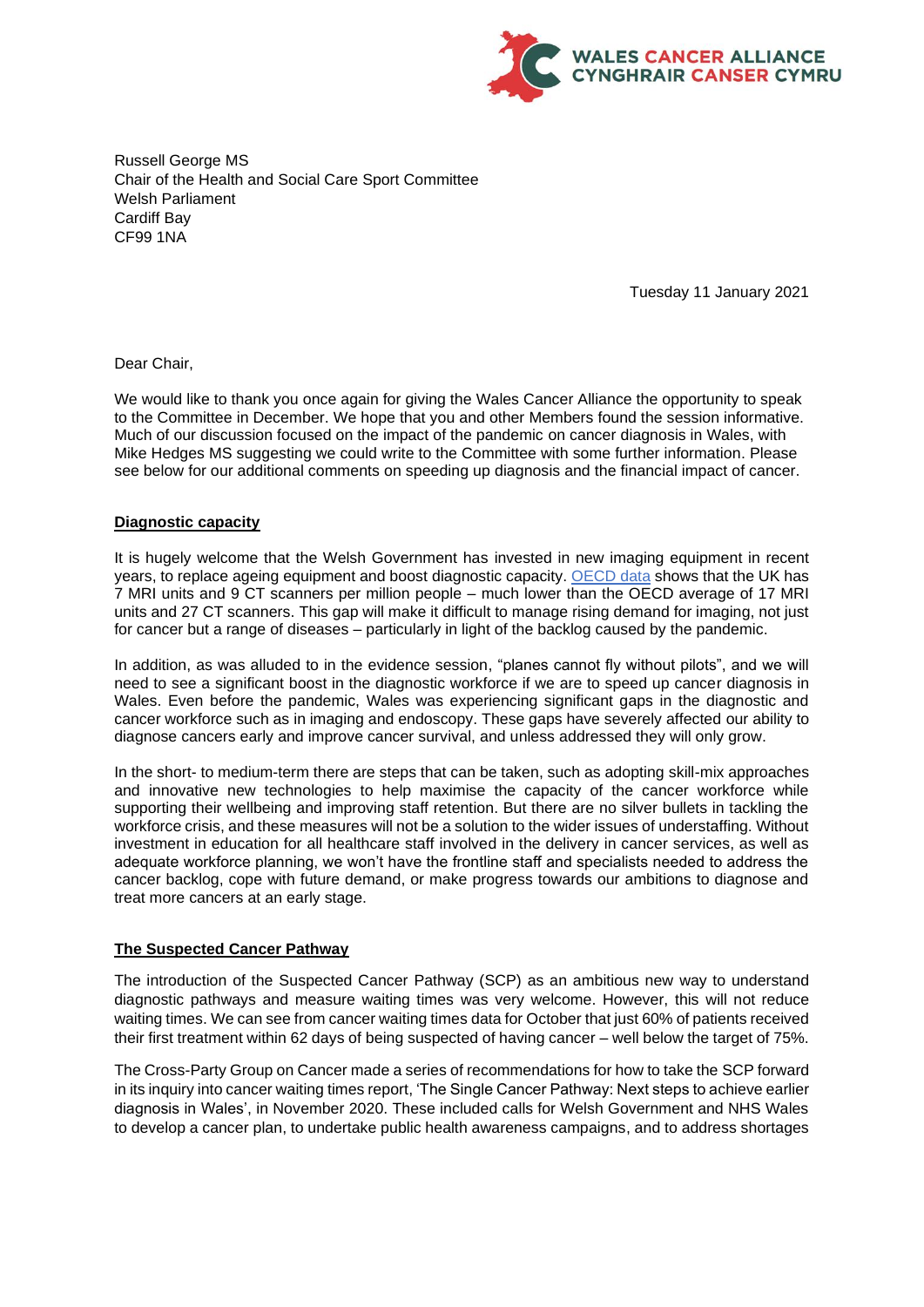

in the diagnostic workforce. Whilst many of these recommendations have been accepted by Welsh Government, we would like to see more progress against implementing these recommendations.

## **Rapid Diagnostic Clinics**

Rapid diagnostic clinics (RDCs) can play an important role within the SCP as they can reduce the time to diagnosis for patients presenting with vague or non-specific symptoms. In 2017, the Wales Cancer Network funded two pilots – in Cwm Taf Morgannwg University Health Board and Swansea Bay University Health Board – to test this model in Wales. Both have seen positive results, diagnosing cases of cancer and other diseases and significantly decreasing waiting times – to a matter of days in some cases. Patient experience has been reported to be good, with patients liking being able to receive several tests at the same time. However, RDCs cannot be treated as a panacea for earlier diagnosis. Most of the cancers diagnosed through the pilot sites were late stage, however the RDC may have provided a more timely and managed diagnosis, including enabling treatment to begin earlier, in some cases palliative, than they otherwise would.

In September 2020, it was announced that the Wales Cancer Network would fund other health boards to develop their own RDCs. This was an important step towards a full roll out, but four years on from the initial pilot we still do not have RDCs in every health board, meaning some patients in Wales won't have access to this pathway. While the Wales Cancer Network has provided the funding and programme support to develop RDCs, progress in some health boards has been slower than we would have liked, and equitable access is needed as soon as possible.

Furthermore, it is important to recognise that RDCs are no longer the most innovative diagnostic pathway. The Sir Mike Richards Review into Diagnostics in England in 2020 demonstrated the opportunity for taking 'elective' diagnostics out of hospitals and running such services in 'community diagnostic centres'. These could be sited on high streets or car parks and would increase capacity in diagnostics as well as making it easier for patients to access the tests they require. Since this report, NHS England has already begun a programme of setting up these centres across England.

This is one of the areas where a comprehensive cancer plan for Wales could make a difference. Setting a bold vision and strategy would make it clear what the ambitions would be to transform the way we diagnose cancer, as well as make improvements across the rest of the pathway. The quality statement for cancer does not do this - it offers minimum standards for cancer care and expects health boards to develop their own individual plans for implementation. It is unclear how Wales will catch up on innovations such as community diagnostic centres without a clear national cancer plan.

# **COVID health and help seeking behaviour study**

We would like to draw the Committee's attention to the COVID health and help seeking behaviour [study.](https://www.cardiff.ac.uk/centre-for-trials-research/research/studies-and-trials/view/covid-health-and-help-seeking-behaviour-study) This is a critically important piece of work funded by UK Research & Innovation and led by Cardiff University (Principal Investigator Prof Kate Brain) with Cancer Research UK, King's College London, the University of Surrey and Public Health Wales, to gather evidence about the impact of the pandemic on cancer early detection and prevention behaviours in the UK adult population.

Key findings from the UK-wide research include:

- Potential cancer symptoms were [commonly experienced](https://bmjopen.bmj.com/content/11/9/e053095) between March and August 2020, but nearly half (44.8%) of participants who experienced potential symptoms during this time reported not contacting their GP. This included red flag symptoms such as coughing up blood.
- Participants reported concerns about wasting healthcare professionals' time, over-stretching limited NHS resources, and fears of contracting COVID in a healthcare setting as barriers to seeking help with symptoms.